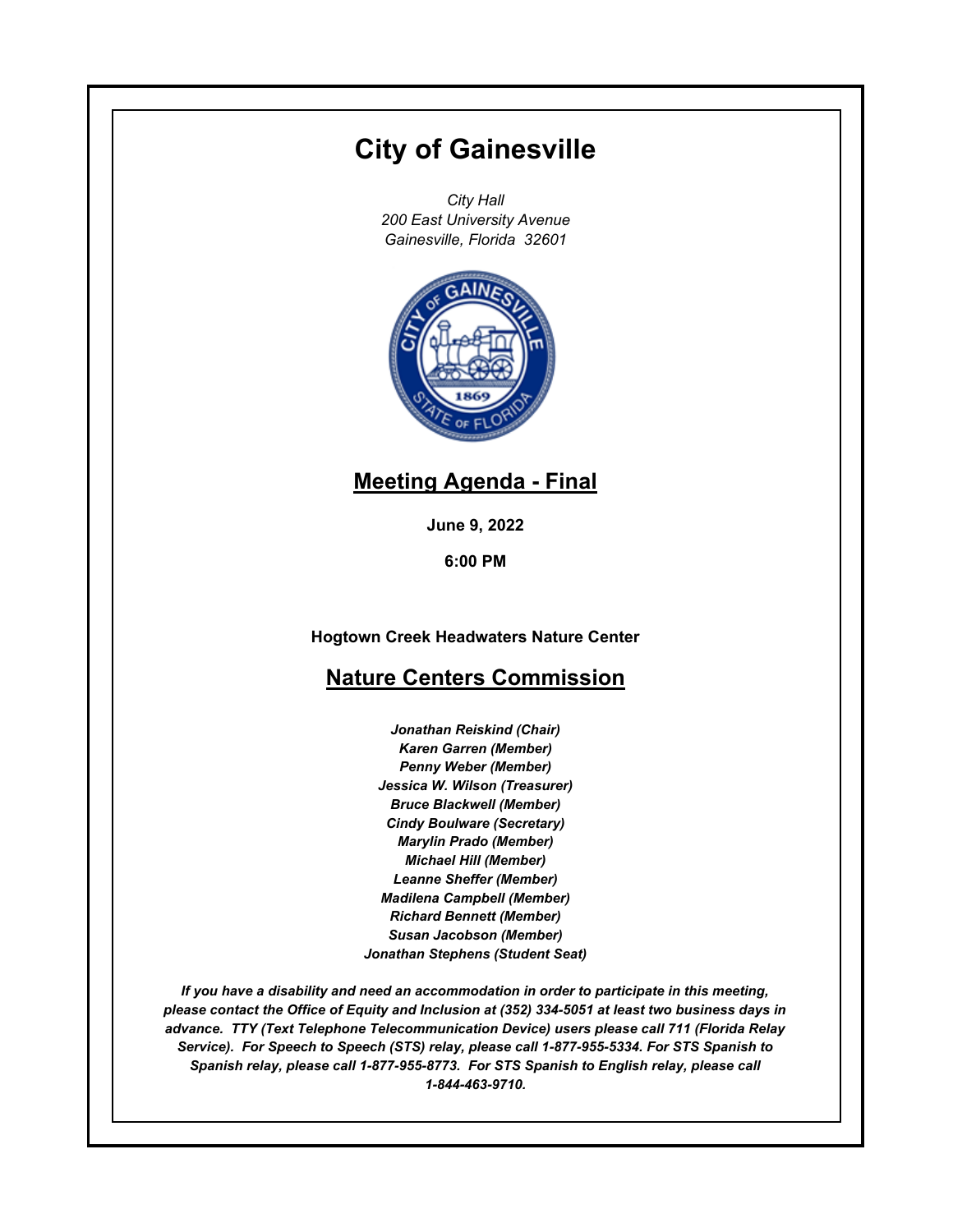#### **Park tour at 6 pm prior to regular meeting. Regular meeting to convene in nature center at 6:30 pm**

**Call to Order and roll call**

*Recognize any guests*

**Agenda Approval**

- [211297.](http://gainesville.legistar.com/gateway.aspx?m=l&id=/matter.aspx?key=34079) **Approval of the agenda for June 9, 2022**
	- [211297\\_June Agenda\\_20220609](http://Gainesville.legistar.com/gateway.aspx?M=F&ID=cf9c8631-863a-4069-bf95-c2c50af97a67.pdf)

| <b>Approval of Minutes</b>            |                                             |
|---------------------------------------|---------------------------------------------|
|                                       | a. April 14, 2022                           |
|                                       | b. May 12, 2022                             |
| <b>Chair Report</b>                   |                                             |
| <b>Treasurer's Report</b>             |                                             |
| <b>PRCA Staff Report</b>              |                                             |
| <b>Committee Reports</b>              |                                             |
|                                       | a. Policy                                   |
|                                       | b. PR and Awards                            |
| <b>Liaison Reports</b>                |                                             |
|                                       | a. Bicycle and Pedestrian Board             |
|                                       | b. Recreation and Open Space Advisory Board |
|                                       | c. PRCA WSPP Working Group                  |
| <b>Friends of Nature Parks Report</b> |                                             |
| <b>Old Business</b>                   |                                             |
|                                       | a. Vote for Treasurer                       |
|                                       | b. Park site visit for July                 |
| <b>Old Business</b>                   |                                             |
|                                       | a. Vote for Treasurer                       |